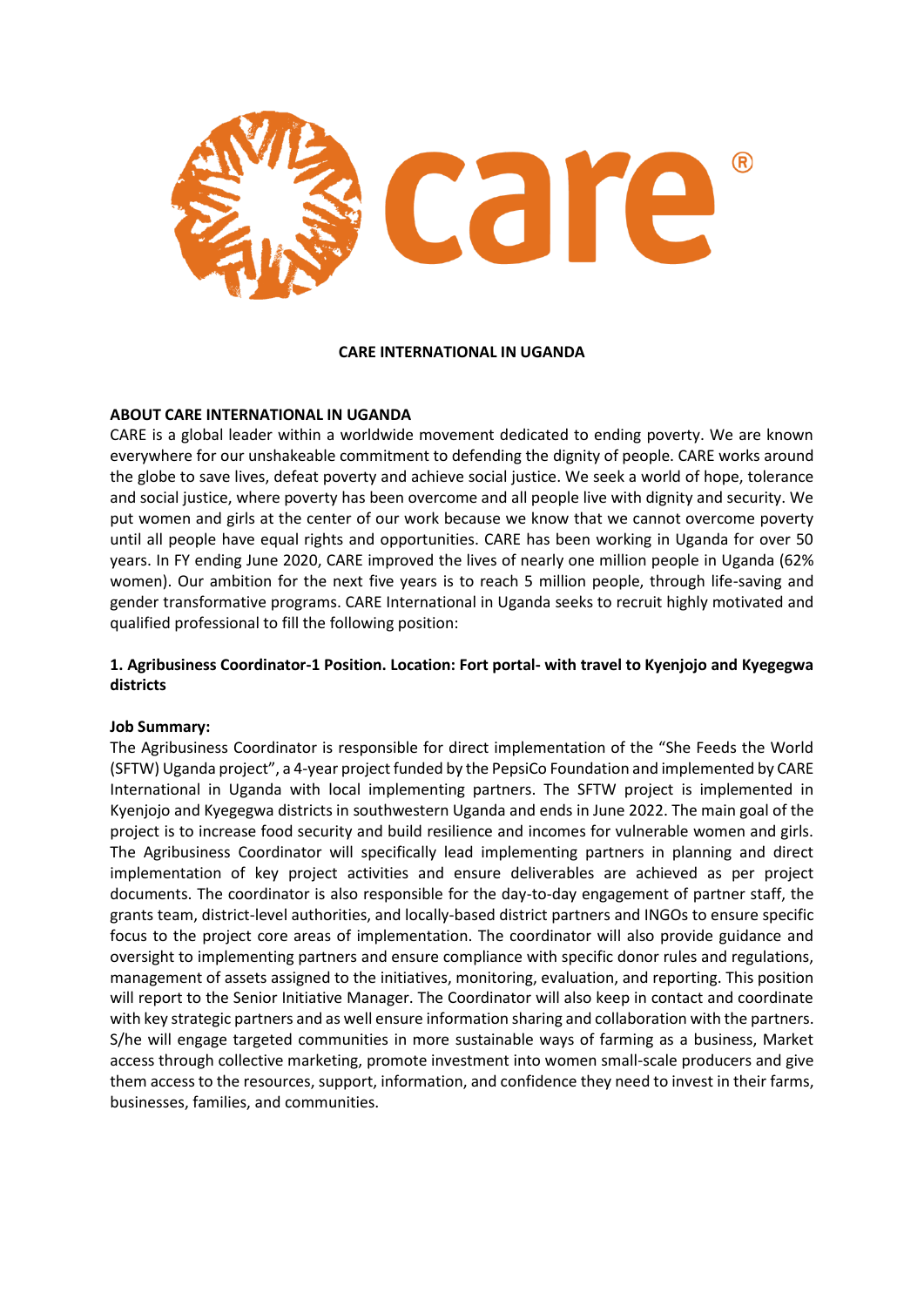## **Application Procedure:**

Candidates who are interested in the above job should submit an updated CV and Application letter giving a day time telephone contact and names, telephone contacts and email addresses of 3 (three) work related referees only through our recruitment email:(**[ugarecruitment@care.org](mailto:ugarecruitment@care.org)**) clearly indicating **Agribusiness Coordinator in the email subject**. The deadline for submitting CVs is **25th June, 2021.** For any questions please call our office on 0312258100/150.

**CARE IS AN EQUAL OPPORTUNITIES, GENDER SENSITIVE, CORRUPTION, SEXUAL EXPLOITATION AND ABUSE INTOLERANT EMPLOYER.** *Please Note that CARE International in Uganda does not ask any applicant payment for any recruitment process*

**N.B: Refer to the Job description below for more details about the job**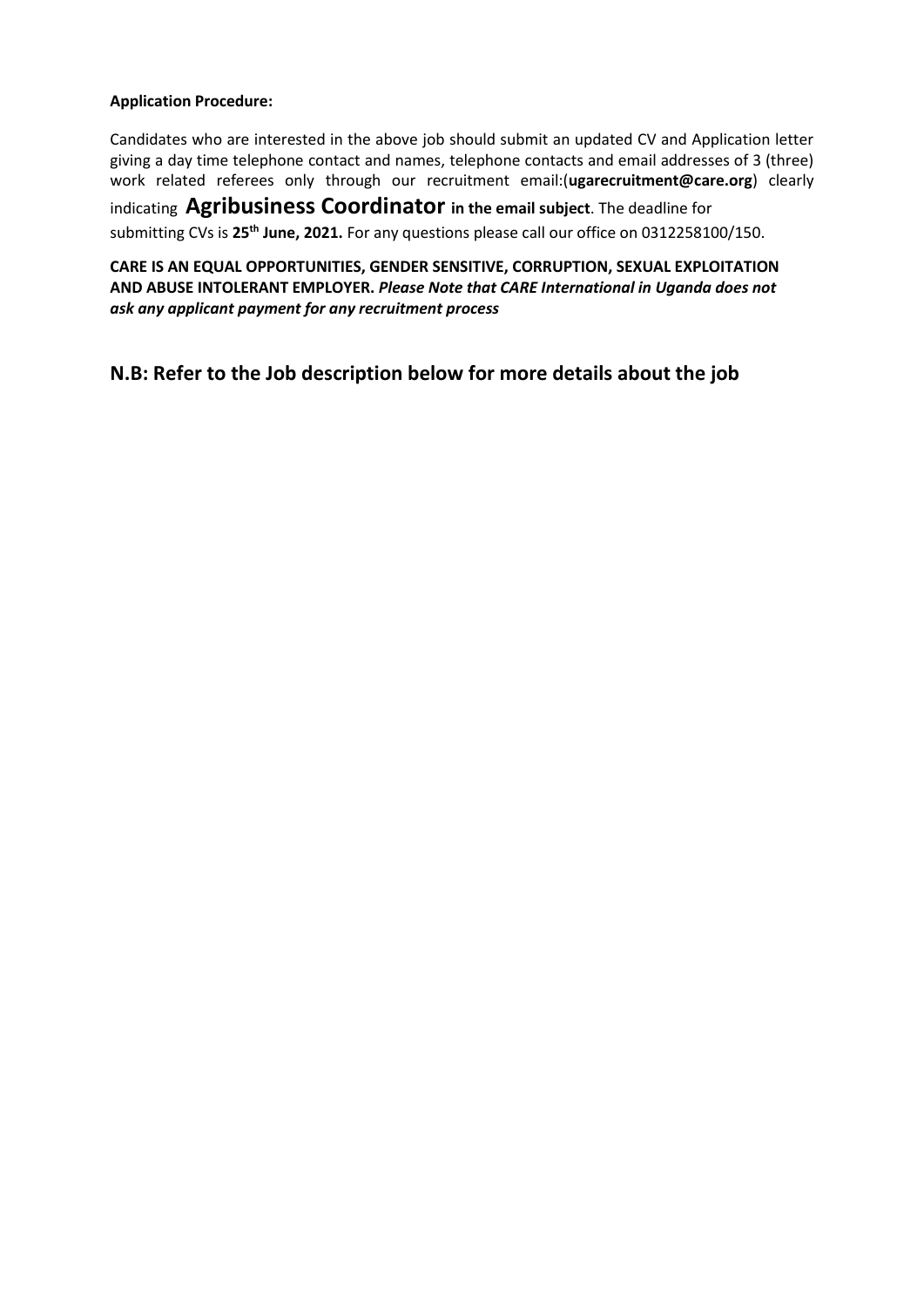| <b>Job Position Title</b>   | <b>Agribusiness coordinator</b>                             |                            |     |                |  |                  |
|-----------------------------|-------------------------------------------------------------|----------------------------|-----|----------------|--|------------------|
| Name of Job Holder          | <b>TBC</b>                                                  |                            |     |                |  |                  |
| Date of Hire                | <b>TBC</b>                                                  |                            |     |                |  |                  |
| <b>Job Grade and Step</b>   | D <sub>2</sub>                                              |                            |     |                |  |                  |
| Department/Program          |                                                             | <b>She Field The World</b> |     |                |  |                  |
| <b>Duty Station</b>         | Fort portal- with travel to Kyenjojo and Kyegegwa districts |                            |     |                |  |                  |
| <b>Supervisor</b>           | <b>Senior Initiative Manager</b>                            |                            |     |                |  |                  |
| <b>Supervisees</b>          | None                                                        |                            |     |                |  |                  |
| <b>Status of JD</b>         |                                                             | <b>New</b>                 |     | <b>Revised</b> |  | <b>No Change</b> |
| <b>Expected travel time</b> |                                                             |                            | 60% |                |  |                  |
| Date submitted to HR        |                                                             |                            |     |                |  |                  |

# **ABOUT CARE INTERNATIONAL IN UGANDA**

CARE is a global leader within a worldwide movement dedicated to ending poverty. We are known everywhere for our unshakeable commitment to defending the dignity of people. CARE works around the globe to save lives, defeat poverty and achieve social justice. We seek a world of hope, tolerance and social justice, where poverty has been overcome and all people live with dignity and security. We put women and girls at the center of our work because we know that we cannot overcome poverty until all people have equal rights and opportunities. CARE has been working in Uganda for over 50 years. In FY ending June 2022, CARE improved the lives of nearly one million people in Uganda (62% women). Our ambition for the next five years is to directly reach 2 million people and indirectly impact over 5 million people, through our life-saving and gender transformative programs.

## **JOB SUMMARY**

The Agribusiness Coordinator- Agricultural Production and Market Access Specialist is responsible for direct implementation of the "She Feeds the World (SFTW) Uganda project", a 4-year project funded by the PepsiCo Foundation and implemented by CARE International in Uganda with local implementing partners. The SFTW project is implemented in Kyenjojo and Kyegegwa districts in south western Uganda and ends in June 2022. The main goal of the project is to increase food security, and build resilience and incomes of vulnerable women and girls.

The Agribusiness Coordinator will specifically lead implementing partners in planning and direct implementation of key project activities and ensure deliverables are achieved as per project documents. The coordinator is also responsible for the day today engagement of partner staff, the grants team, district level authorities and locally based district partners and INGOs to ensure specific focus to the project core areas of implementation. The coordinator will also provide guidance and oversight to implementing partners and ensure compliance specific donor rules and regulations, management of assets assigned to the initiatives, monitoring, evaluation and reporting. This position will report to the project manager. The Coordinator will also keep in contact and coordinate with key strategic partners and as well ensure information sharing and collaboration with the partners. S/he will engage targeted communities in more sustainable ways of farming as a business, Market access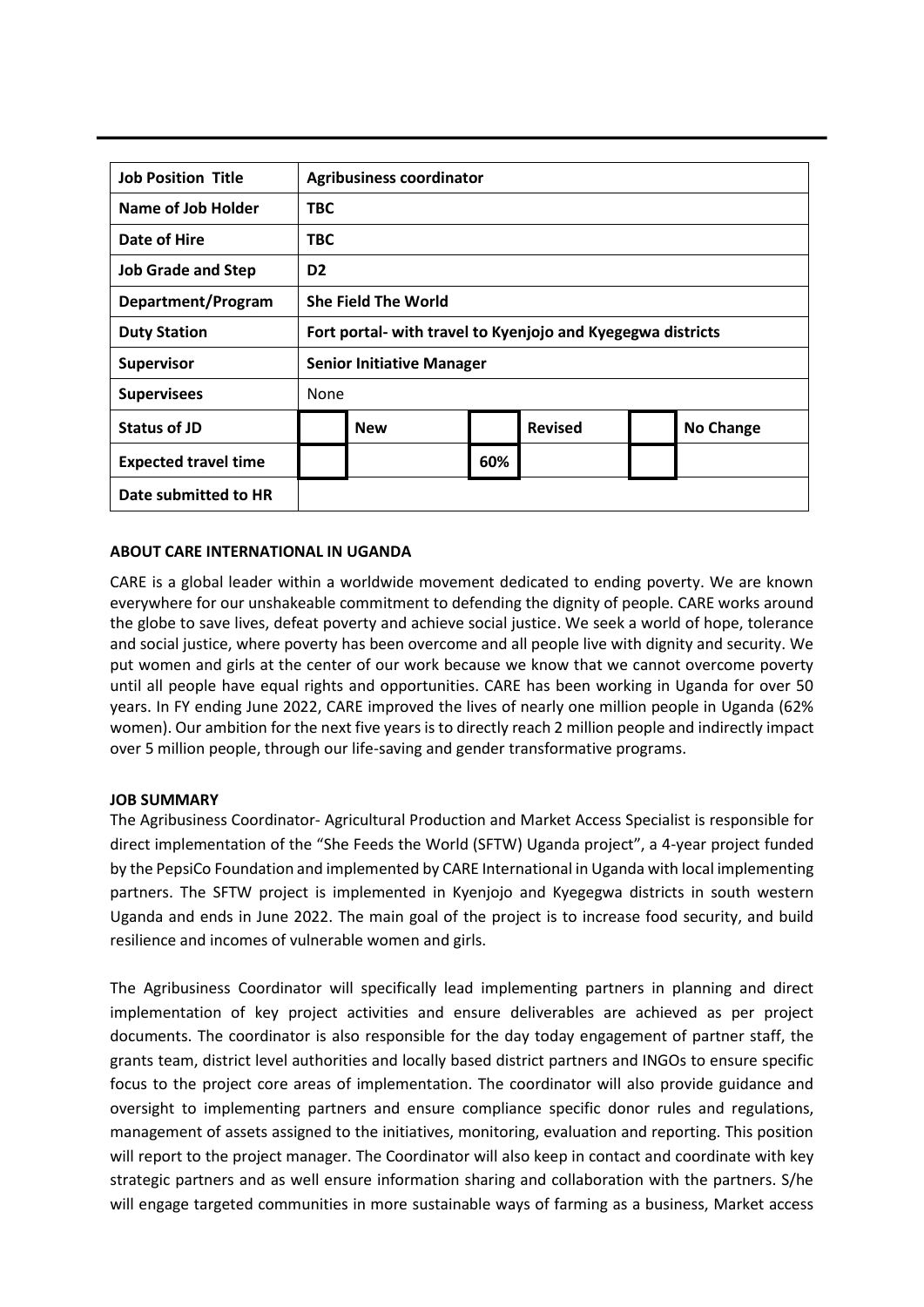through collective marketing, promote investment into women small-scale producers and give them access to the resources, support, information and confidence they need to invest in their farms, businesses, families and communities.

## **SPECIFIC RESPONSIBILITIES**

## **Responsibility 1: Technical implementation of the project (50% of time)**

- **1.1.** Ensure development of detailed annual and quarterly implementation plans and related budgets while ensuring synergies among the project team members.
- **1.2.** Ensure timely implementation of planned activities and within available resources and immediately report any problems or deviations from plans
- **1.3.** Responsible for technical implementation of the core areas of the project i.e. Farmer Field Business school FFBS model, agricultural production, market access/business management, Multistakeholder platforms, private sector, nutrition; gender equality;
- **1.4.** Responsible for development of a capacity strengthening plan to adopt gender transformative programmatic approach that emphasizes gender equity and diversity;
- **1.5.** Ensure implementation of collective marketing and market access for the targeted communities, linking up with private sector.
- **1.6.** Responsible to monitor overall project implementation and propose adaptations in a timely manner;
- **1.7.** Ensure logistics for all training, capacity building, research and other events have been prepared and organized in line with CARE's & donors' internal procedures.
- **1.8.** Responsible for preparation of procurement plans for all goods and services related to the project, according to approved budgets and activity plans and in line with both CARE and the donors' procurement rules and policies;
- **1.9.** Proactive management of partner staff performance through day to day guidance and coaching;

# **Job Responsibility 2: Lead field based Monitoring, Evaluation, and Accountability of the project (20%)**

- **2.1** Ensure the project achieves results based on availability of an effective monitoring and evaluation system
- **2.2** Responsible for guiding partners on key project indicator monthly data collection as required and ensure the data addresses; sex and age disaggregation as well as gender transformation of the core project deliverables;
- **2.3** Ensure the project has a database to allow keeping track of project participants in each component, without double counting across components;
- **2.4** Ensure participation in CARE and partner staff training and development monitoring and evaluation systems;
- **2.5** Ensure active participation in regular project reviews with key partners and ensure these reviews inform project implementation and are used to improve project quality;
- **2.6** Responsible for participating in write up of project progress reports documenting project outputs and impact results as well as project briefs, human interest stories and papers that can be used for advocacy or information purposes;

# R**esponsibility 3: Management & capacity building of implementing partners (10%) Key Tasks:**

3.1 Oversee partners' capacity development plans and ensure on-going capacity building at institutional, organizational and technical level, including attention to Gender Equity and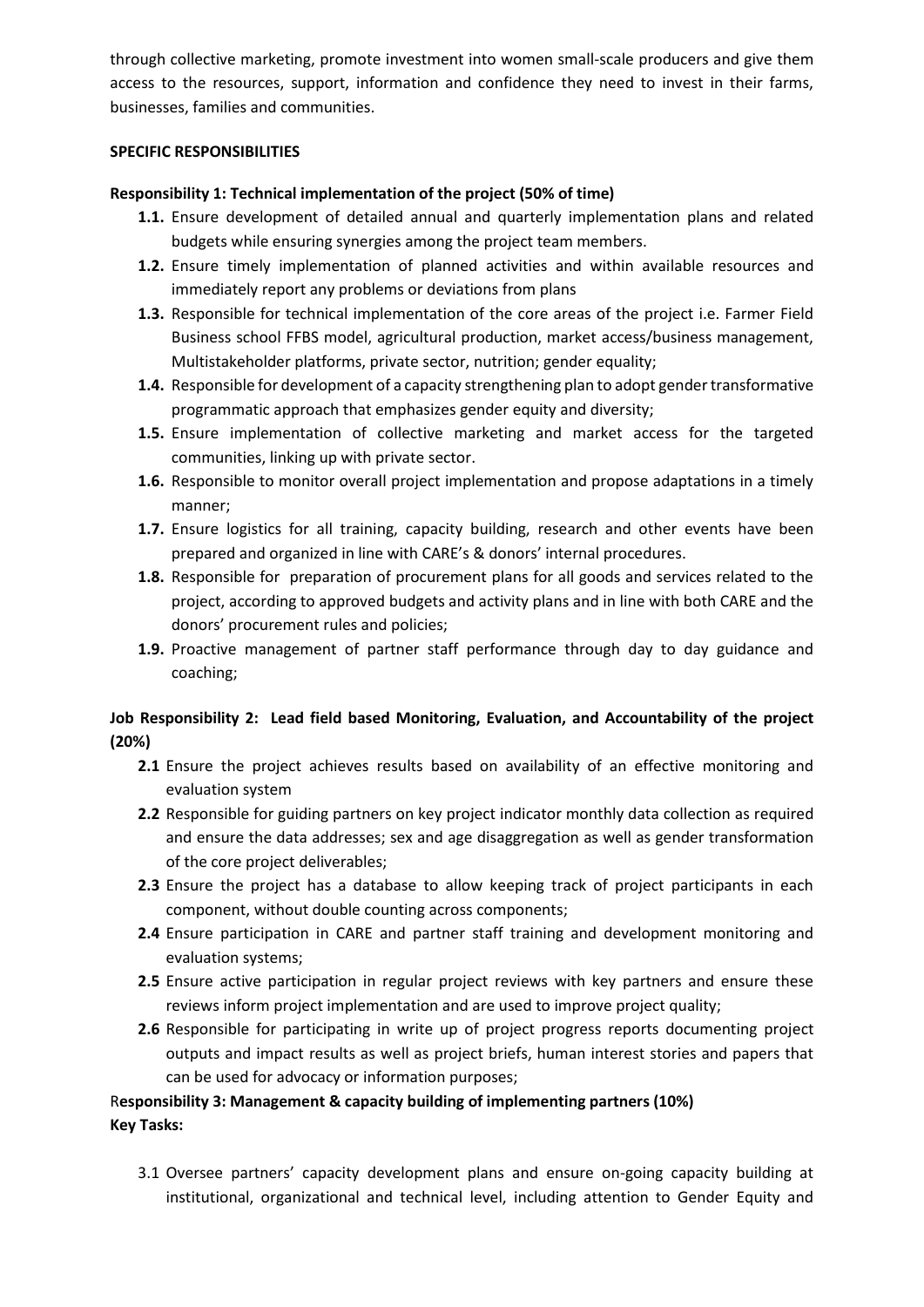Diversity; ensure scope of work, work-plans and budgets are reviewed and revised from time to time to address any emerging issues.

- 3.2 Ensure partner deliverables are met timely and with the required quality; In cases where partners also work with CARE's long term development program team, this may involve coordinating with colleagues in other parts of CARE Uganda;
- 3.3 Responsible for ongoing review and assessment of partners' performance and provision of support as needed through development, implementation and monitoring of partners' capacity development plans and close tracking of progress against scopes of work, work plans and budgets;
- 3.4 Ensure partners' reports both financial and narrative, are generated and submitted timely and analysed and that feedback is shared.
- 3.5 Ensure all partners' agreements and general operations are in line with CARE's sub agreement policy;
- 3.6 Ensure partners have in-depth knowledge of the projects' objectives and strategies and all key CARE policies including the anti-fraud and PSEA policy;
- 3.7 Ensure that partners are involved in all critical moments and events of the projects and that all key information is shared with them in a transparent manner and in real time;

# R**esponsibility 4: Quality assurance and development of gender, youth and conflict sensitive interventions (10%)**

**Key Tasks:**

- 4.1. Responsible from time to time, contribute when required to the Livelihood resource mobilisation (through proposal writing)
- 4.2. Ensure the day to day implementation of the project addresses the following;
	- 4.2.1.Reduce the risk exploitation and abuse, including of GBV by offering dignified livelihood enhancing opportunities to vulnerable groups, with a focus on women and girls;
	- 4.2.2.Are at least environmentally friendly and if possible even have a positive impact on the environment;
	- 4.2.3.Do not exacerbate the risk of conflict between groups or and between refugees and hosting communities;
	- 4.2.4.Focus on youth and take the specific needs and potential of women, girls, men and boys into account;
	- 4.2.5.Lead to Women and Girls Economic Empowerment and resilience;
	- 4.2.6.Promote innovations including use of cash, use of ICT and mobile technology, pilot new ideas;
	- 4.2.7.Build on CARE Uganda's strengths in the financial inclusion sector, in Women's Economic Empowerment and on relationships with existing partners (banks, private sector, e.t.c);
- 4.3. Ensure coordination with other key stakeholders that are focused on the core thematic aspects of the project i.e. FFBs, market access, value chain, agricultural. Production, gender equity.

# **Responsibility #5: Promote Gender Equity and Diversity and Safeguarding Practices (5%)**

5.1. Practice a behavior consistent with CARE's core values, and promotion of gender equity and diversity goals;

5.2. Plays a leadership role in identifying and implementing initiatives that enhance CARE's commitment to gender and diversity.

5.3. Ensure that CARE Safeguarding policies and procedures are adhered to by all and the staff that S/he supervisors both directly or indirectly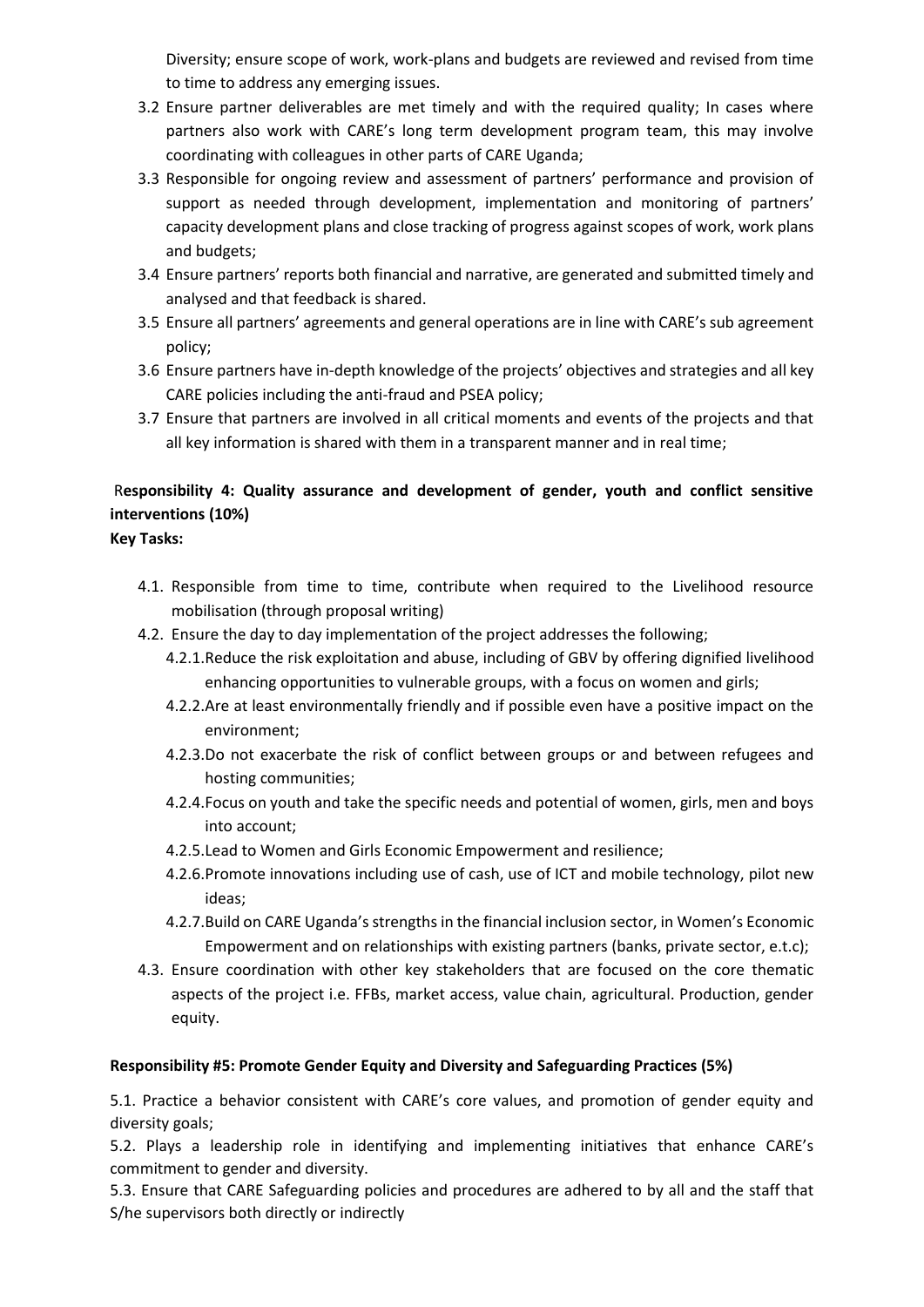5.4. Ensure that staff and related personnel under your jurisdiction are familiar with the following organizational policies and procedures and can identify when needed how these may have been breached; The CI Safeguarding policy, Protection from Sexual Harassment, Exploitation and Abuse and Child Abuse, The anti-discrimination and harassment policy, The code of conduct and the organizations Values.

# **Responsibility #6 any other duties (5%)**

# **Relationships and Collaboration:**

Upon delegation, the Agribusiness Coordinator will represent CARE in internal and external collaborative meetings within Livelihoods WENG, Humanitarian Response and implementing partners. In addition, collaboration will be required with governmental (OPM, Local district governments) and non-governmental counterparts (other INGOs) and Private Sector stakeholders.

# **Work conditions:**

The position is based in Fort Portal City. A significant amount of time is expected to be spent in the field operational areas of Kyegegwa and Kyenjojo districts, liaising with partners, local government and other stakeholders within the area of operations. It is essential that the position holder maintains a close effective presence in the field to ensure field implementation supervision guidance and leadership on field activities.

# **Minimum Qualification and experience:**

The Agribusiness Coordinator will have a suitable combination of experience and relevant training in the following technical and programmatic requirements for the post

- Bachelor's degree in Agriculture, Agricultural Economics, Rural Development, or related field
- Relevant Post Graduate diploma is 'desired'
- At least 5 years of practical experience in Agricultural related programming;
- At least three years of experience in the core fields of the project i.e Agricultural production, Famer Field Business school model, financial inclusion (VSLAs and bank linkages), market engagement and value chain approaches.
- Ability to manage partners and ensure high performance and achievement of key deliverables
- Excellent verbal and written communication skills in English.
- Computer literate (email, word processing, spreadsheets,)
- Personally committed to gender equality and women and girls' empowerment with ability to lead to organizational change processes that aim at making organizations more gender aware, gender committed and gender competent.
- Both a team player as well as able to work independently with minimum supervision.

# **CORE COMPETENCIES**

**• Excellence**: Sets high standards of performance for self and/or others; successfully completes assignments; sets standards of excellence rather than having standards imposed; ensures interactions and transactions are ethical and convey integrity.

• **Integrity:** Maintains social, ethical, and organizational norms; firmly adheres to codes of conduct and ethical principles inherent to CARE.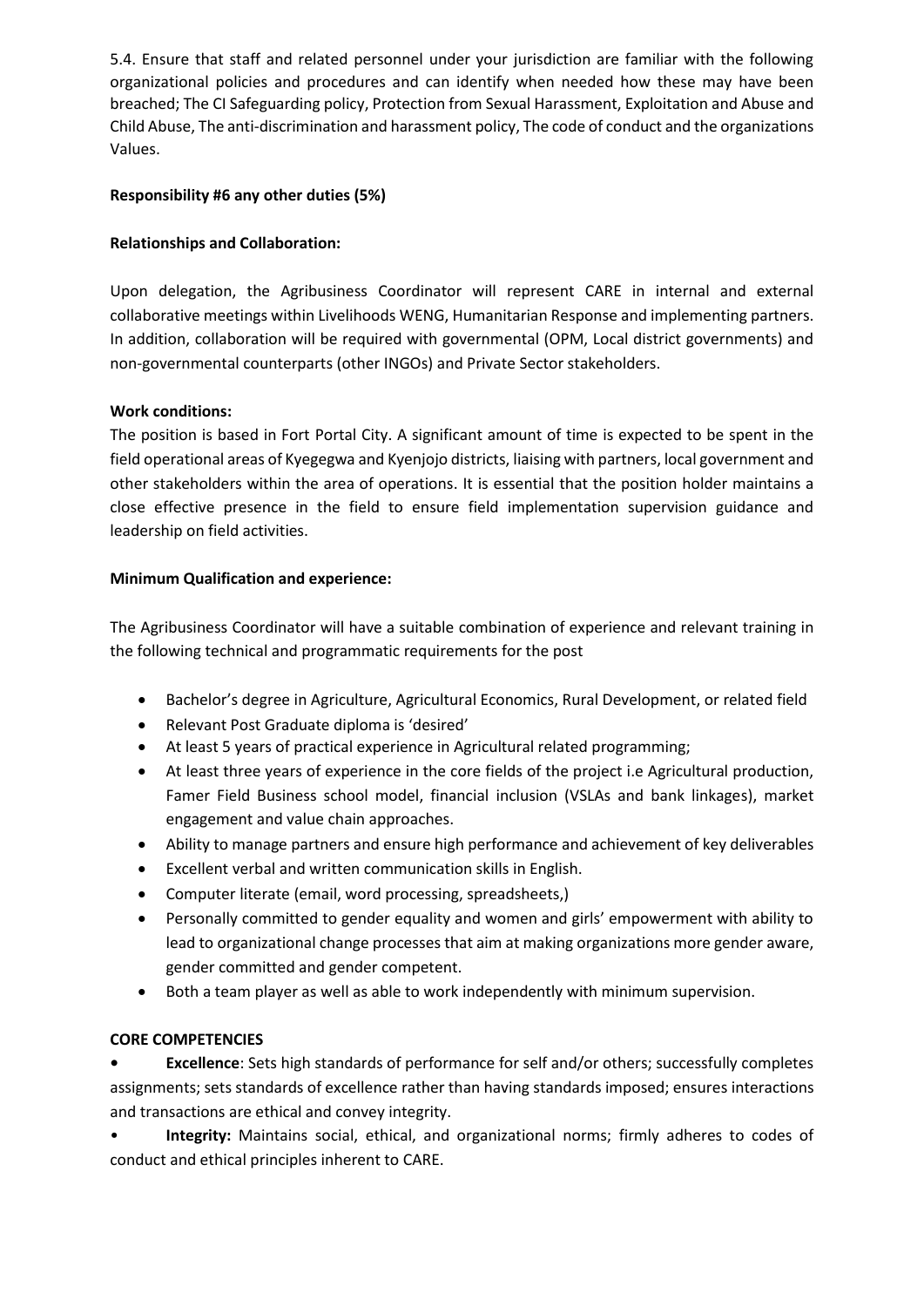• **Communicating with Impact:** Diplomatically, logically and clearly conveying information and ideas through a variety of media to individuals or groups in a manner that engages the recipient / audience and helps them understand and retain their message.

• **Facilitating Change:** Supports and manages the change process at CARE Uganda by developing a culture affirmative of change; encouraging others to seek and act upon opportunities for different and innovative approaches to addressing problems and opportunities; critically analyzing evolving and fluid situations; facilitating the implementation and acceptance of change within the workplace; actively engaging with resistance to change.

• **Strengthening Partnership:** Identifying and utilizing opportunities within and outside of CARE Uganda to develop effective strategic relationships between one's area and other areas/departments/units or external organizations to achieve CARE's objectives.

• **Management Excellence:** Makes the connection between values and performance. Influences the performance of others, and ultimately, the performance of the organization. Sets direction, coaches & develops, promotes staff wellness & safety, practices & promotes compliance, models gender equity & diversity, communicates effectively.

• **Developing Teams:** Using appropriate methods and a flexible interpersonal style to help build a cohesive team; facilitates the completion of team goals.

• **Diversity:** Promoting, valuing, respecting and fully benefiting from each individual's unique qualities, background, race, culture, age, gender, disability, values, lifestyle, perspectives or interests; creating and maintaining a work environment that promotes diversity.

• **Adaptability:** Expected to well adjust with the country, the CO operating environment and with the Project team to function effectively and efficiently

• **Coaching:** Ability to demonstrate to enhance skills and capacity of staff working in the field and office for them continue to serve CARE in the future program activities

|                               | Signed: ________________________________, Date: ________________________________ |  |
|-------------------------------|----------------------------------------------------------------------------------|--|
| <b>Initiative Coordinator</b> |                                                                                  |  |
|                               |                                                                                  |  |
|                               | Signed: ________________________________, Date: ________________________________ |  |
| <b>Initiative Manager</b>     |                                                                                  |  |
|                               |                                                                                  |  |
|                               | Signed: __________________________________, Date: ______________________________ |  |
|                               |                                                                                  |  |
| <b>Program Director</b>       |                                                                                  |  |
|                               |                                                                                  |  |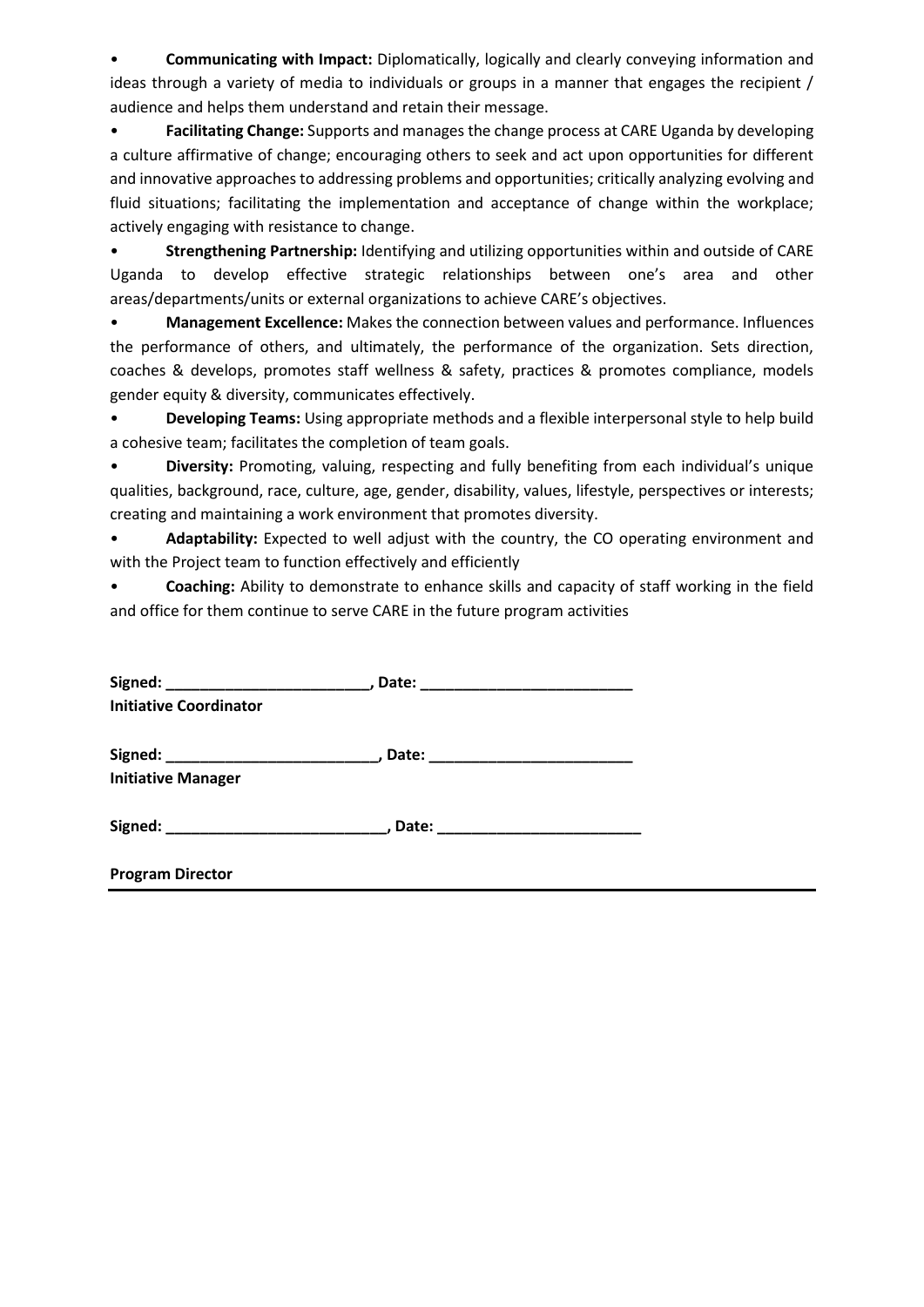# **Job Responsibility 2 Project Quality and Learning (20%)**

- **2.7** Provide strategic guidance in unifying and integrating approaches and models between implementing partners in different geographical areas with support from Technical staff and MEAL staff since WAYREP is an integrated project bringing together evidence based models: RMM&B, Y/VSLAs, Evidence based advocacy, etc.) and testing innovations (cash transfers, working on urban poverty and GBV in the urban context, etc.) requiring an integrated approach;
- **2.8** Responsible for developing the project's integrated Monitoring, Evaluation, Accountability, and Learning (MEAL) framework, with support from the MEAL Team, including a common beneficiary database that can be used by implementing partners;
- **2.9** Ensure all project formative research during the inception phase are conducted with needed quality and results disseminated and utilized in project implementation
- **2.10** Ensure the project base line, MTR, end line and final evaluation are conducted in a timely and quality manner;
- **2.11** Ensure measures for cross-learning and reflection as a project team, accountability, ongoing monitoring of progress and results through the use of shared monitoring tools and accountability minimum standards throughout the life of the project;

## R**esponsibility 3: Operational, Human, Financial and Administrative Management (15%)**

- **3.1.**Responsible for the overall management of project resources human, financial and assets in line with donor and CARE rules and regulations;
- **3.2.**Supervises a team of staff as per CARE HR Manual (ensuring timely goal setting, feedback, performance assessments, coaching, mentoring) and indirectly supervises senior staff from implementing partners;
- **3.3.**Ensure project develops costed action plans, procurement plans and cash projections in a timely manner to allow for appropriate cash flow and availability of goods and services,
- **3.4.**Create or adapt management systems in line with CARE's standard operating procedures, ensuring consistency with project needs.
- **3.5.**Oversee flows of funds to implementing partners and CARE Uganda by CAUT and review both financial and narrative reports from IPs to CAUT, in close coordination with the CARE Finance Team;
- **3.6.**Oversee overall performance of implementing partners sub contracted by CARE Uganda together with the Grants and Contracts team;
- **3.7.**Ensure adherence of IPs to approved budgets, regularly collect and report to the Program Management Unit and Project Steering Committee on overall burn rates, and prepare proposals on budget reallocations with / for IPs and / or CARE Uganda when needed;

## R**esponsibility 4: Planning and Coordination (10%)**

- 4.1 Ensure effective mechanisms for joint planning, integrated implementation, joint & participatory monitoring and management between project staff and IP staff;
- 4.2 Support effective mechanisms for information sharing and cooperation among project team, including implementing partners' staff at all levels (Arua and Gulu Cities and in Omugo Extension – Refugee settlement);
- 4.3 4.4 Ensure effective mechanisms for information sharing and cooperation with other complementary initiatives / projects with which WAYREP collaborates (e.g. cash transfer actors), including organizing regular coordination meetings as needed;

## **Responsibility #5 Coordination with authorities and actors (10%)**

- 5.1 Responsible for developing and / or strengthening excellent working relations with various actors about the project, including (I) the Office of the Prime Minister (OPM) at settlement level, (ii) Arua and Gulu City authorities and (iii) in close collaboration and coordination with other CARE representatives in the regions;
- 5.2 Responsible for ensuring good relationships with relevant local councils, including Refugee Welfare Council authorities for work in settlements, Youth Councils, Women Councils, etc.;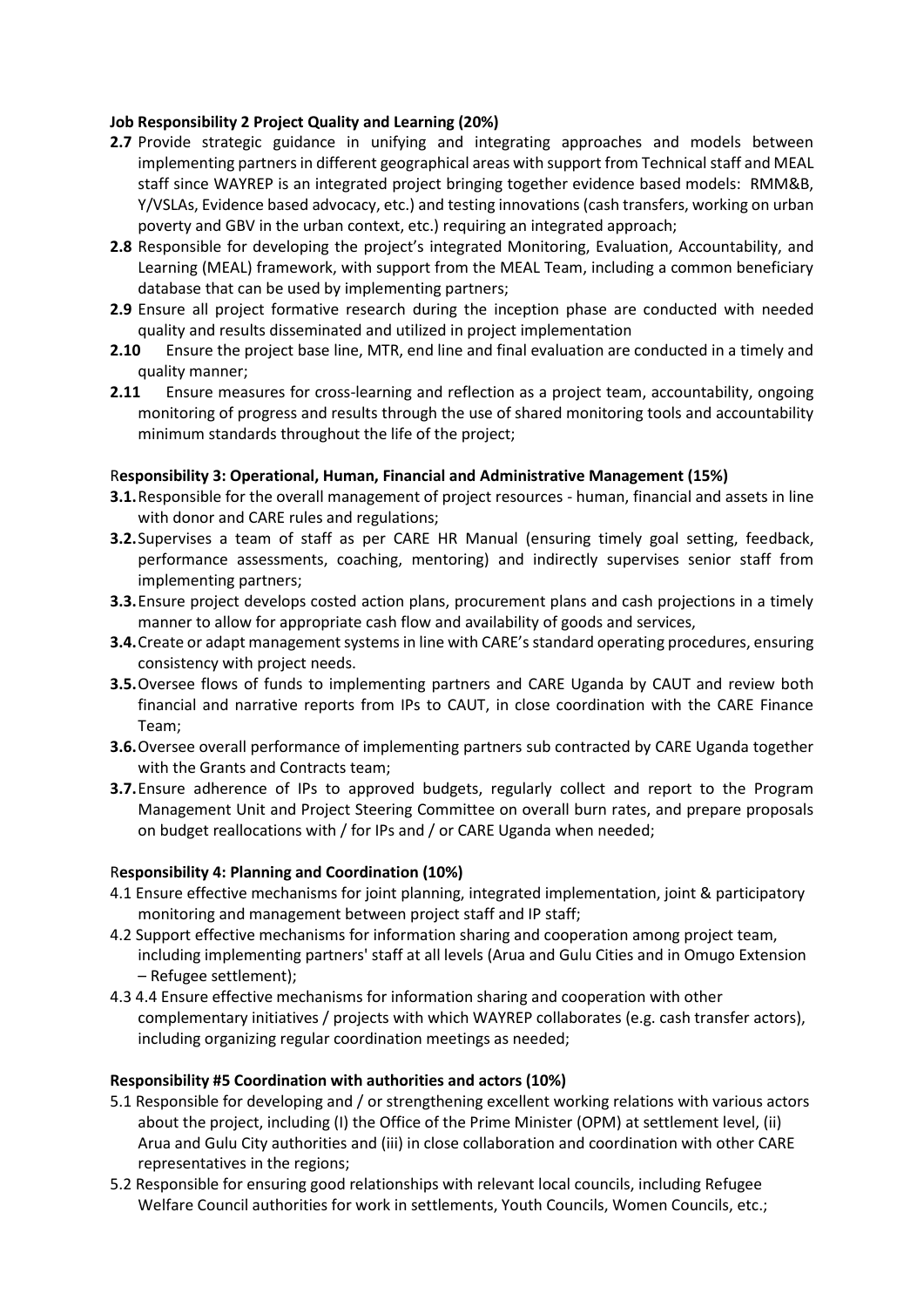- 5.3 Responsible for closely coordinating with other agencies working on similar issues in the targeted areas, (e.g. UNHCR on Protection and GBV in settlements, District level NGO Coordination, etc.) and ensure the project is well represented in the various relevant technical working groups and coordination meetings at settlement and district level while positioning CARE overall and not presenting WAYREP in a siloed standalone manner to external actors;
- 5.4 Build and maintain productive working relationships with CAUT;
- 5.5 In agreement with CD and CAUT, engage with ADA Representation in Uganda to prepare monitoring visits, participate in meetings and send regular updates, etc.
- 5.6 Responsible for all external representation of the project at meetings, events, conferences, and other fora, to key stakeholders, providing them with information about project objectives, risks, constraints and progress;
- **6. Promote Gender Equity & Diversity and Safeguarding Practices (5%)**
- 6.1 Practice a behavior that is consistent with CARE's core values and promotion of gender equity and diversity goals;
- 6.2 Play a leadership role in identifying and implementing initiatives that enhance CARE's commitment to gender and diversity.
- 6.3 Ensure that CARE Safeguarding policies and procedures are adhered to by all and the staff that S/he supervisors both directly or indirectly
- 6.4 Ensure that staff and related personnel under your jurisdiction are familiar with the following organizational policies and procedures and can identify when needed how these may have been breached; The CI Safeguarding policy, Protection from Sexual Harassment, Exploitation and Abuse and Child Abuse, The anti-discrimination and harassment policy, The code of conduct and the organizations Values.
- **7.0 Other Responsibilities 5%**

## **RELATIONSHIPS AND COLLABORATION:**

This is a middle level management position in CARE and it is therefore important that the position holder exercises both sensitivity and responsiveness to the needs of the program, staff and partners, as well as the mission, program directions, policies, procedure and core values of CARE International. S/he will have close and joint planning, coordination and collaboration with Greater North Humanitarian staff, and implementing partners. In addition, collaboration with governmental (Local district governments) and non-governmental counterparts (other INGOs) and stakeholders (UNHCR). S/he will coordinate relevant activities of implementing partners with other CARE programs when relevant.

## **WORK CONDITIONS**

The position is based in Gulu and will operate from CARE Gulu Sub office. A significant amount of time (at least 50%) is expected to be spent in West Nile region and in the refugee settlement and host communities, liaising with partners, local government and stakeholders within the area of operations. It is essential that the IM maintains a close effective presence in the field to ensure proper management supervision, guidance and leadership on field activities. However, s/he will be required to travel to Kampala and elsewhere, including potentially abroad, from time to time for meetings, training events, etc.

## **MINIMUM QUALIFICATION AND EXPERIENCE**

The IM should have a suitable combination of experience and relevant training in the following technical and programmatic requirements for the post

- BA in gender/women studies, social sciences, social work, development studies, rural economics or related field
- At least 5 years proven management experience of complex projects, of which a minimum of three years should be as Project Manager and leading or managing a team of implementing partners;
- Experience with humanitarian protection and gender based violence programming is required;